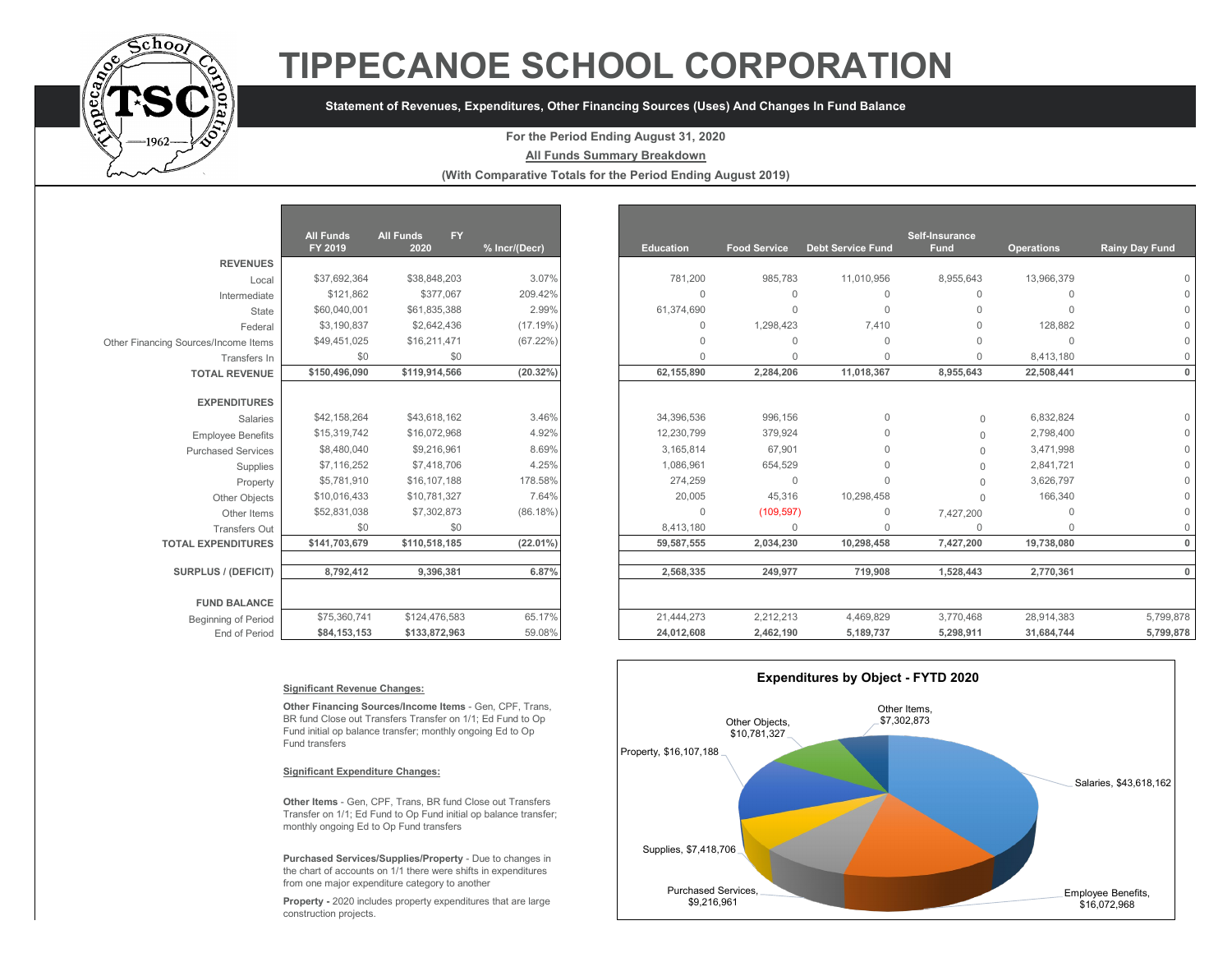## **Education Fund | Financial Forecast**

|                                      | <b>Current Year-to-Date</b> | Add: Anticipated<br><b>Revenues / Expenses</b> | <b>Annual Forecast</b> | <b>Annual Budget</b> | Variance Favorable /<br>(Unfavorable) |
|--------------------------------------|-----------------------------|------------------------------------------------|------------------------|----------------------|---------------------------------------|
| <b>REVENUES</b>                      |                             |                                                |                        |                      |                                       |
| Local                                | \$781,200                   | \$0                                            | \$781,200              | \$695,000            | \$86,200                              |
| Intermediate                         | \$0                         | \$0                                            | \$0                    | \$0                  | \$0                                   |
| State                                | \$61,374,690                | \$31,587,272                                   | \$92,961,962           | \$92,961,962         | \$0                                   |
| Federal                              | \$0                         | \$0                                            | \$0                    | \$0                  | \$0                                   |
| Other Financing Sources/Income Items | \$0                         | \$0                                            | \$0                    | \$0                  | \$0                                   |
| <b>TOTAL REVENUE</b>                 | \$62,155,890                | \$31,587,272                                   | \$93,743,162           | \$93,656,962         | \$86,200                              |
| <b>EXPENDITURES</b>                  |                             |                                                |                        |                      |                                       |
| Salaries                             | \$34,396,536                | \$19,103,464                                   | \$53,500,000           | \$56,507,069         | \$3,007,069                           |
| <b>Employee Benefits</b>             | \$12,230,799                | \$6,769,201                                    | \$19,000,000           | \$24,184,833         | \$5,184,833                           |
| <b>Purchased Services</b>            | \$3,165,814                 | \$1,334,186                                    | \$4,500,000            | \$16,502,346         | \$12,002,346                          |
| Supplies                             | \$1,086,961                 | \$588,039                                      | \$1,675,000            | \$2,254,681          | \$579.681                             |
| Property                             | \$274.259                   | \$325,741                                      | \$600,000              | \$1,036,737          | \$436,737                             |
| Other Objects                        | \$20,005                    | \$87,856                                       | \$107.861              | \$107.861            | \$0                                   |
| Other Items                          | \$0                         | \$0                                            | \$0                    | \$0                  | \$0                                   |
| Transfers Out                        | \$8,413,180                 | \$4,289,018                                    | \$12,702.198           | \$12,690,518         | (\$11,680)                            |
| <b>TOTAL EXPENDITURES</b>            | \$59,587,555                | \$32,497,504                                   | \$92,085,059           | \$113,284,045        | \$21,198,986                          |
| SURPLUS / (DEFICIT)                  | \$2,568,335                 | ( \$910, 232)                                  | \$1,658,103            | (\$19,627,083)       | \$21.285.186                          |
| <b>ENDING FUND BALANCE</b>           | \$24.012.608                |                                                | \$1,658,103            | (\$19,627,083)       | \$21.285.186                          |



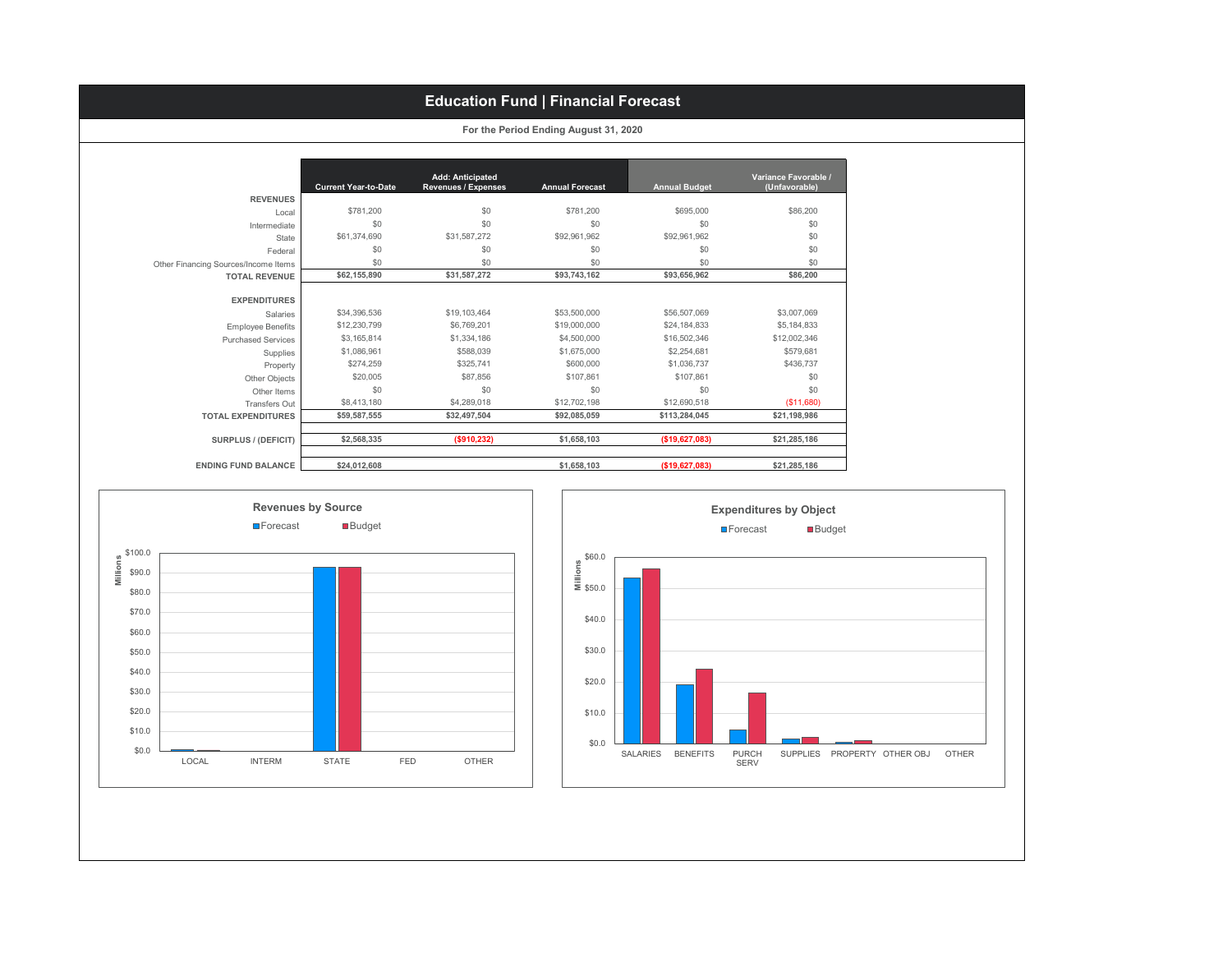## **Operations Fund | Financial Forecast**

| For the Period Ending August 31, 2020 |  |
|---------------------------------------|--|
|---------------------------------------|--|

|                                      | <b>Current Year-to-Date</b> | <b>Add: Anticipated</b><br><b>Revenues / Expenses</b> | <b>Annual Forecast</b> | <b>Annual Budget</b> | Variance Favorable /<br>(Unfavorable) |
|--------------------------------------|-----------------------------|-------------------------------------------------------|------------------------|----------------------|---------------------------------------|
| <b>REVENUES</b>                      |                             |                                                       |                        |                      |                                       |
| Local                                | \$13,966,379                | \$10,825,613                                          | \$24,791,992           | \$24,791,992         | \$0                                   |
| Intermediate                         | \$0                         | \$0                                                   | \$0                    | \$0                  | \$0                                   |
| State                                | \$0                         | \$0                                                   | \$0                    | \$0                  | \$0                                   |
| Federal                              | \$128,882                   | \$0                                                   | \$128,882              | \$0                  | \$128,882                             |
| Other Financing Sources/Income Items | \$0                         | \$0                                                   | \$0                    | \$0                  | \$0                                   |
| Transfers In                         | \$8,413,180                 | \$4,289,018                                           | \$12,702.198           | \$12,690,518         | \$11,680                              |
| <b>TOTAL REVENUE</b>                 | \$22,508,441                | \$15,114,631                                          | \$37,623,072           | \$37,482,510         | \$140,562                             |
|                                      |                             |                                                       |                        |                      |                                       |
| <b>EXPENDITURES</b>                  |                             |                                                       |                        |                      |                                       |
| Salaries                             | \$6,832,824                 | \$4,701.309                                           | \$11.534.132           | \$13,828,465         | \$2,294.333                           |
| <b>Employee Benefits</b>             | \$2,798,400                 | \$1,870,550                                           | \$4,668,950            | \$5,070,326          | \$401.376                             |
| <b>Purchased Services</b>            | \$3,471,998                 | \$4,028,002                                           | \$7,500,000            | \$32,332,337         | \$24,832,337                          |
| Supplies                             | \$2,841,721                 | \$2,424,734                                           | \$5,266,455            | \$5,266,455          | \$0                                   |
| Property                             | \$3,626,797                 | \$3,873,203                                           | \$7,500,000            | \$12,934,664         | \$5,434,664                           |
| Other Objects                        | \$166,340                   | \$148.412                                             | \$314,752              | \$314,752            | \$0                                   |
| Other Items                          | \$0                         | \$0                                                   | \$0                    | \$0                  | \$0                                   |
| <b>TOTAL EXPENDITURES</b>            | \$19,738,080                | \$17,046,209                                          | \$36,784,289           | \$69,746,999         | \$32,962,710                          |
|                                      |                             |                                                       |                        |                      |                                       |
| SURPLUS / (DEFICIT)                  | \$2,770,361                 | (\$1,931,578)                                         | \$838.783              | (\$32,264,489)       | \$33,103,272                          |
|                                      |                             |                                                       |                        |                      |                                       |
| <b>ENDING FUND BALANCE</b>           | \$31,684,744                |                                                       | \$838,783              | ( \$32, 264, 489)    | \$33.103.272                          |



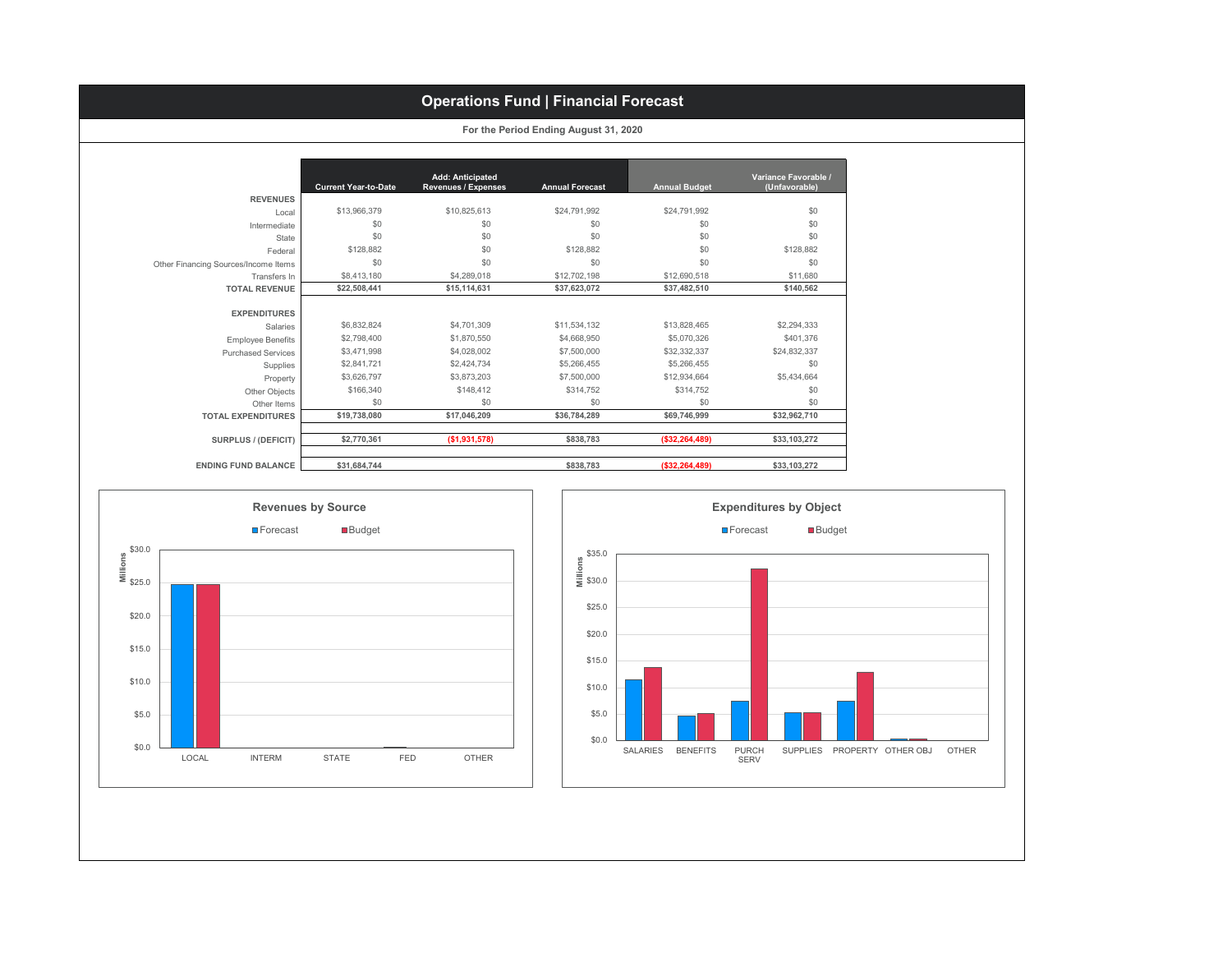

|                                  | Top 10 Education Expenditures by Cost Center (Year-to-Date) |            |            |            |
|----------------------------------|-------------------------------------------------------------|------------|------------|------------|
|                                  | <b>July Rank</b>                                            | Educ. Fund | Op. Fund   | Total      |
| 1. Wainwright Middle             |                                                             | \$3,693.45 | \$3,437.61 | \$7,131.06 |
| Cole Elementary<br>2.            | $\overline{2}$                                              | \$4,413.19 | \$1,359.11 | \$5,772.30 |
| 3. Dayton Elementary             | 3                                                           | \$3,954.90 | \$1,557.54 | \$5,512.44 |
| 4. Battle Ground Elementary      | 6                                                           | \$3,638.15 | \$1,701.24 | \$5,339.39 |
| 5. Hershey Elementary            | 4                                                           | \$3,678.42 | \$1,521.59 | \$5,200.01 |
| 6. Woodland Elementary           | 7                                                           | \$3,652.31 | \$1,500.39 | \$5,152.70 |
| 7. Mintonye Elementary           | 5                                                           | \$3,883.63 | \$1,241.49 | \$5,125.12 |
| 8. Wea Ridge Elementary          | 8                                                           | \$3,600.17 | \$1,379.67 | \$4,979.84 |
| 9. Wyandotte Elementary          | 9                                                           | \$3,655.27 | \$1,136.06 | \$4,791.33 |
| 10. Wea Ridge Middle             | 10                                                          | \$3,279.12 | \$1,488.38 | \$4,767.50 |
|                                  |                                                             |            |            |            |
| <b>Average All Cost Centers</b>  |                                                             | \$3,419.36 | \$1,458.15 | \$4,877.51 |
| Average All Title I Cost Centers |                                                             | \$3,619.89 | \$1,411.24 | \$5,031.13 |
|                                  |                                                             |            |            |            |